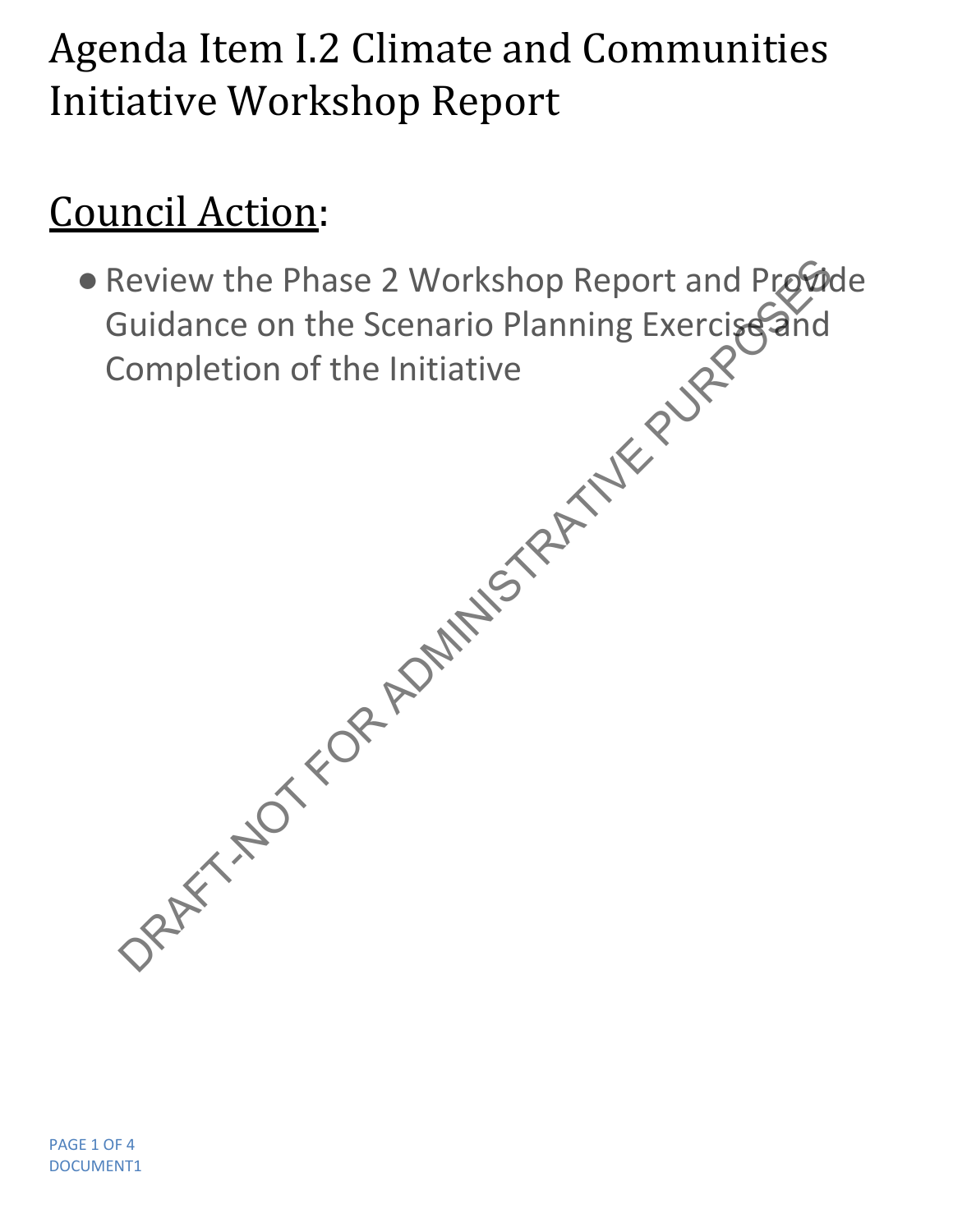**ODFW motion on I2. Climate and Communities Initiative (Moved by Caren Braby; 2nd by Brad Pettinger)**

I move that the Council:

1. Adopt the Report on Regional Workshops as one of the products developed during the CCI.

2. Task the Core Team to provide a brief summary and synthesis report to the Council at the September 2021 meeting that includes:

a. Consideration of the *Spiriority* action areas summarized in the Report on Regional Workshops; prioritize the action areas for PFMC action, and for action by non-PEMC partners

b. Recommendations on next steps by Council and Council AB's/MT's (potentially including NMFS FSC's & WCR); may also include recommendations for additional FEP Initiative concepts for consideration. Task the Core Team to provide a briefing workshop on the summary/synthesis report to move that the Council:<br>  $\therefore$  Adopt the Report on Regional Workshops as<br>  $\therefore$  Adopt the products developed during the CCI.<br>  $\therefore$  Task the Core Team to provide a Orief summ<br>
and synthesis report to the Council at the<br>
de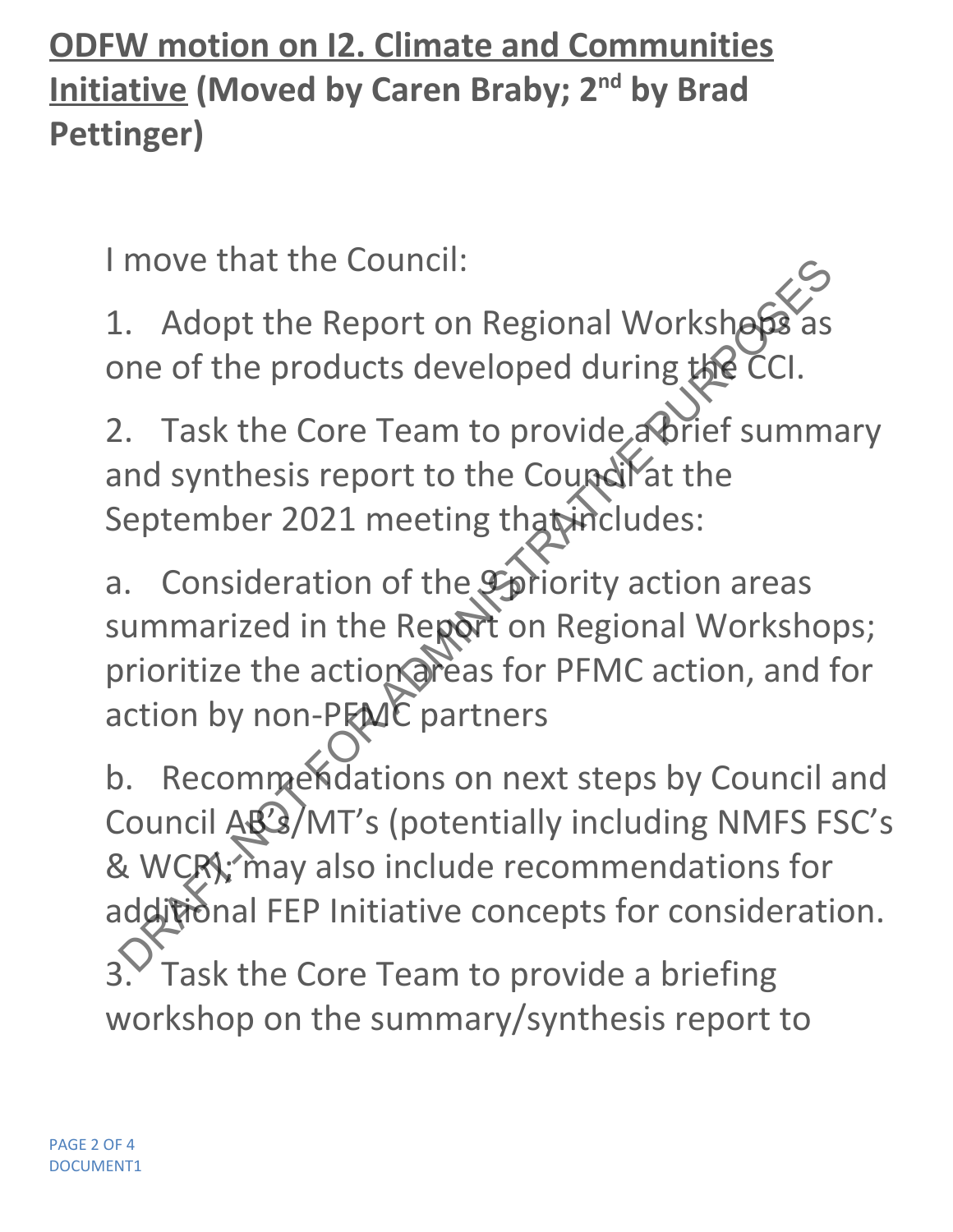Council AB's/MT's prior to the September 2021 meeting

4. Consider FEP Initiatives in March 2022, as scheduled.

5. Task Council staff to prepare a letter for submission to NMFS in response to the call  $f$ information on climate-resilient fisheries (per Sam Rauch presentation to the Council on Narch 8, 2021; relating to President Biden Executive Order 14008). Letter for timely submission in April 2021, and to include: France The Real Formula State of the call for the council on Nimited Testar information on climate-resilient fisheries (per Sa<br>
Rauch presentation to the Council on Niarch 8,<br>
2021; relating to President Biden Executive Or

a. Brief list of recent actidities of the PFMC to prepare fisheries for chimate-resilience, including links to CCI reports already completed.

b. Highlight the in-progress work on climate-resikient fisheries.

i. Preview the CCI conclusion in September 2021 ii. **Pre**view the FEP review process, including Chapter 5 (as described in March 2021, Agenda Item I3, Supplemental EWG Report 3).